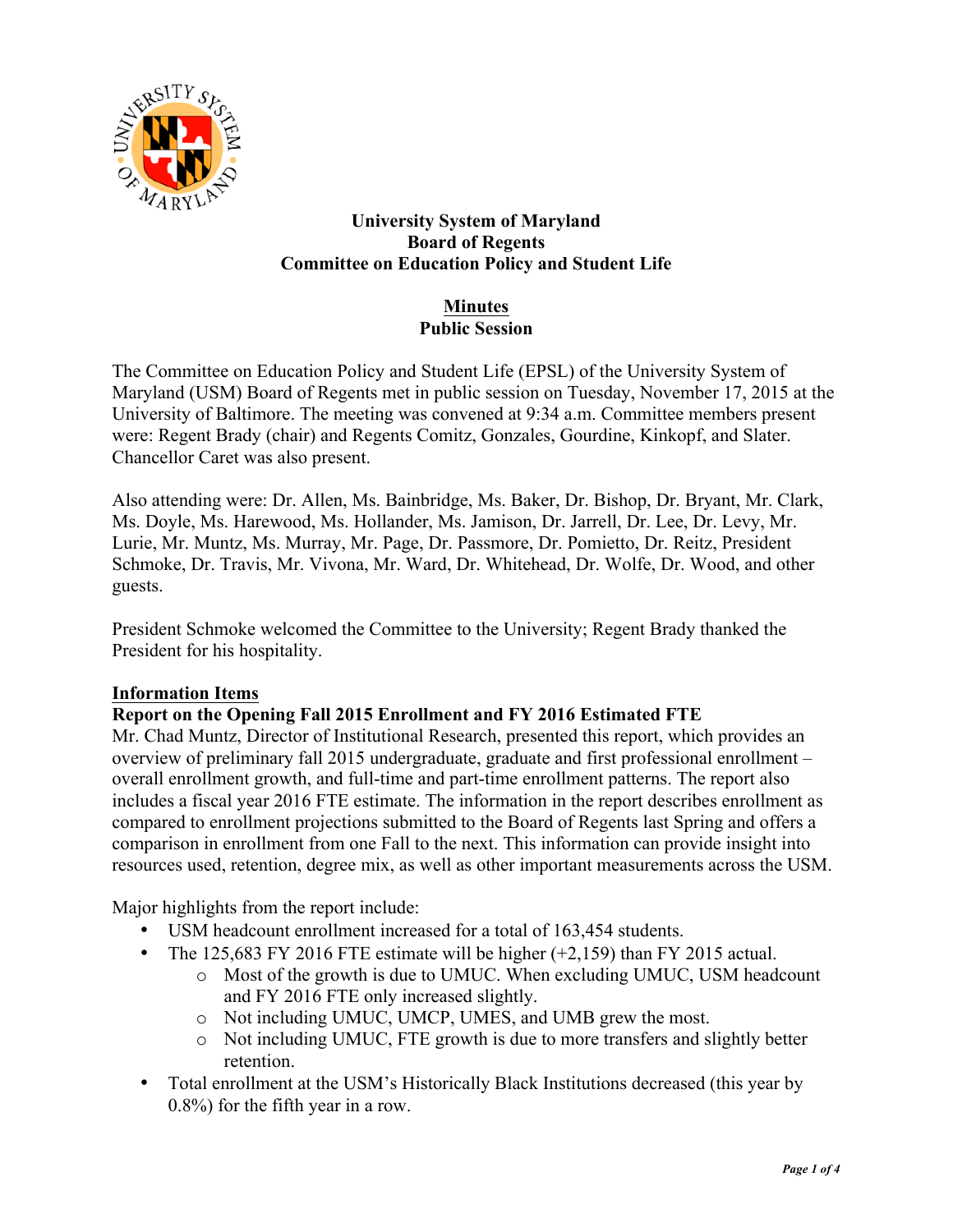- The undergraduate population remained near the ten-year low; the graduate population decreased.
- Overall, USM first-time, full-time students decreased to 12,450 in fall 2015 (-188). UMES and Salisbury increased, while the other campus decreased.
- USM has consistently grown eight out of the past ten years increasing from 135,319 in fall 2006 to 163,454 in fall 2015 (+28,135).
	- o Most of the growth over the past ten years has been at UMUC.
	- o Most of the headcount growth has been at the undergraduate level.

Mr. Muntz believes that when our institutions are compared to their peer institutions, we are on track, as, nationally, many institutions are facing similar demand and capacity issues. He believes the USM is managing well with the resources we have and that while there are space limitations, we are meeting demand to the greatest extent possible. Nevertheless, we are struggling for growth, which will make it unlikely that the USM will fulfill its contribution to the state's 55% degree goals. However, given the importance of transfer students, Mr. Muntz shared the many efforts in which the USM is engaged to attract students from community colleges. It is important to note, however, that the mix of undergraduate students is increasingly part-time, which will increase the USM's time-to-degree.

Regent Brady would like subsequent reports to include a description of where each institution stands with respect to capacity.

## **Report on the Instructional Workload of the USM Faculty**

Dr. Ben Passmore, Assistant Vice Chancellor for Administration and Finance, presented this annual report which summarizes instructional workload (i.e., teaching, research, and service activities) at all USM degree-granting institutions with tenured or tenure-track faculty for the 2014-2015 academic year. Overall, the results indicate serious challenges to meeting the expectations found in Board policies originally established in the 1990s. Key findings include:

- o Tenure-track faculty fell below overall workload policy expectations at 6 of 9 institutions.
- o The USM research institutions collectively met the expected instructional productivity standards.
- o The USM comprehensive institutions collectively fell below the target.
- o Core faculty (including all full-time instructional faculty) fell below expectations at 7 of 9 institutions.
- o Including critical exceptions, tenured/tenure-track faculty met expectations at 7 of 9 institutions; when all instructional exceptions are included all institutions exceeded the workload expectations.
- o Outcomes remain strong:
	- o Total bachelor's degrees awarded continues to rise rapidly.
	- o Time to degree and completion of degrees in 4 years remain at excellent levels.
- o Faculty publication and scholarship continue at high levels.
- o USM levels of grants and other research awards rose 6% and rose to over 1.2 billion dollars for the first time in 4 years.
- o Tenure-track faculty are teaching fewer students in fewer classes.
- o Full-time, non-tenure track faculty are rapidly growing in numbers and credit hours.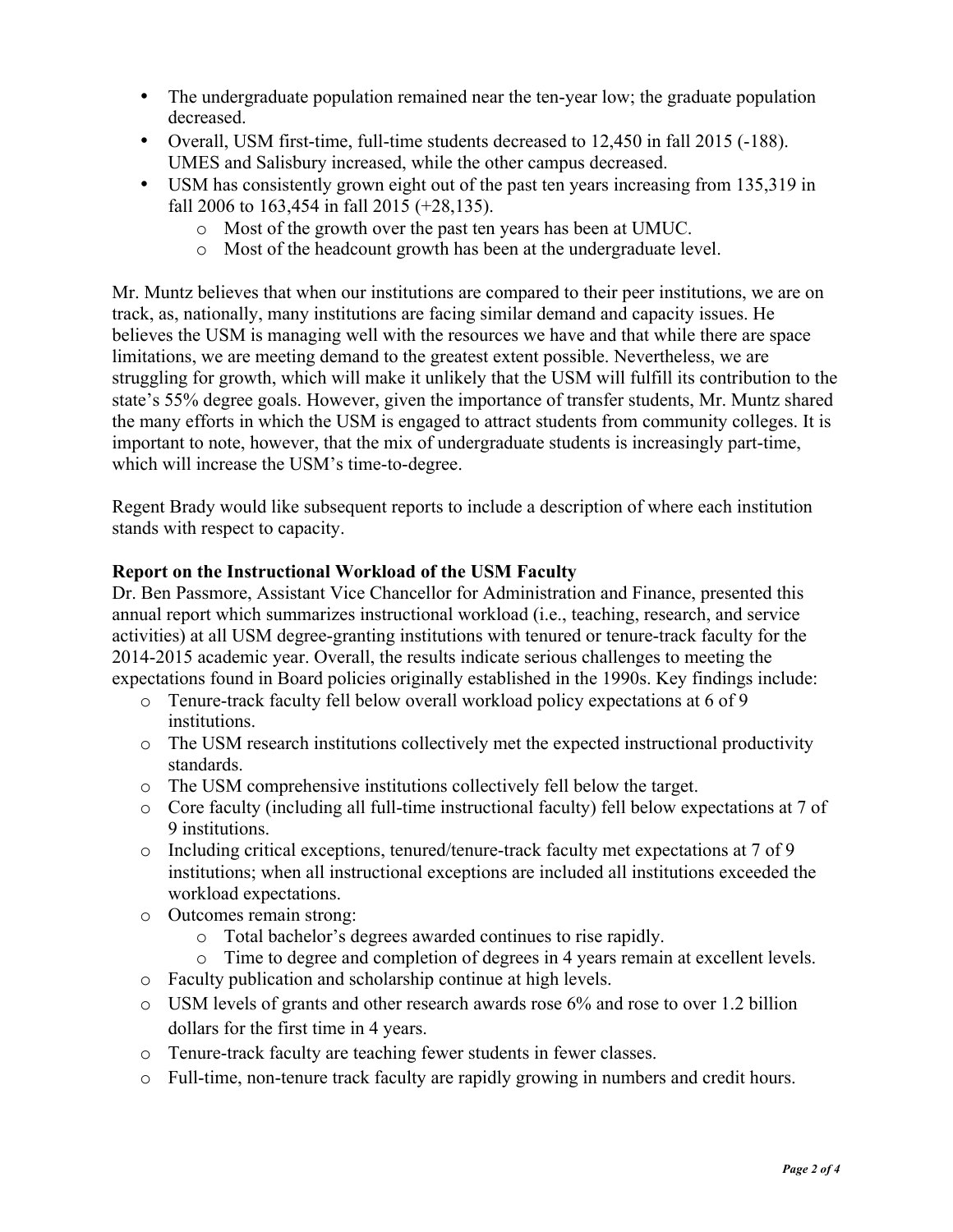Dr. Passmore noted that if all allowable release time (i.e., for research, instruction-related assignments, administrative and service duties, sabbaticals, and reasons of health or illness) were subtracted from the total requirement, all institutions would meet expectations. He further explained, with strong support from Dr. Diane Allen, provost at Salisbury University, that this single measure (course units) of workload no longer adequately captures all instructional activities. Many of the ways in which faculty are teaching and being involved with students are currently deemed "exceptions" or otherwise not accounted for in the current Workload policy. Dr. Allen noted that we need a new definition of instruction; she shared that faculty are following the BOR suggestions to be innovative. There have been major shifts in workload and changing roles that faculty are fulfilling to embrace evolving teaching and learning models that have been demonstrated to enhance student success, such as more advising, mentoring, supervising internships, and non-lecture course activities.

Institutions are encouraged to review policies and practices at the institutions to determine any changes or shifts on campuses that may have contributed to missing targets and decreasing totals, as structural practices may have decreased the workload as currently measured. All agree, however, that concerns about the workload metrics should be addressed system-wide. Therefore, the Committee charged Dr. Joann Boughman, Senior Vice Chancellor for Academic Affairs, to establish a USM workgroup consisting of leadership from USM and institutions that includes senior professionals in academic affairs and institutional research, faculty, and other experts to determine more comprehensive and appropriate ways to measure instructional workload as we move forward in our work with strong focus on student success analytics and academic innovation. The workgroup should review and re-evaluate BOR policy and the metrics used to measure and calculate faculty workload and propose more advanced metrics to measure faculty workload.

Upon BOR approval, the current report will go to the Department of Budget and Management for their review, and then it will be submitted to the General Assembly.

#### **Discussion on Intercollegiate Athletics Reporting to the Board of Regents**

Dr. Boughman shared that for several years, per BOR Bylaws, EPSL has received updates on the academic success of student athletes and athletics teams. With the existence of the Board's Intercollegiate Athletics Workgroup (in place since 2012), the Committee discussed its role in intercollegiate athletics governance and oversight. The Committee considered its priorities and roles and how those have or have not, in the past, duplicated the work of the Intercollegiate Athletics Workgroup. Generally, regents did not agree on the extent to which the core jurisdiction of academic aspects of intercollegiate athletics should be left to the Workgroup without input from or additional oversight by the EPSL Committee. Regents did agree, however, that decisions on how to move forward should be informed by an examination of the charge of the Intercollegiate Athletics Workgroup and a review of its agenda. Regent Brady assured the Committee that he would look further into these documents and possible solutions and that the Committee would address this topic again at a future meeting.

#### **Institutional Accreditation Processes**

Dr. Boughman reminded the regents that accreditation of the USM institutions is through the Middle States Commission on Higher Education, which sets forth standards for accreditation and provides support and guidance to meet those standards. Accreditation includes periods of candidacy, periodic review, and decennial evaluation. These processes involve a significant institutional self-study and visits by a team of external peer evaluators.